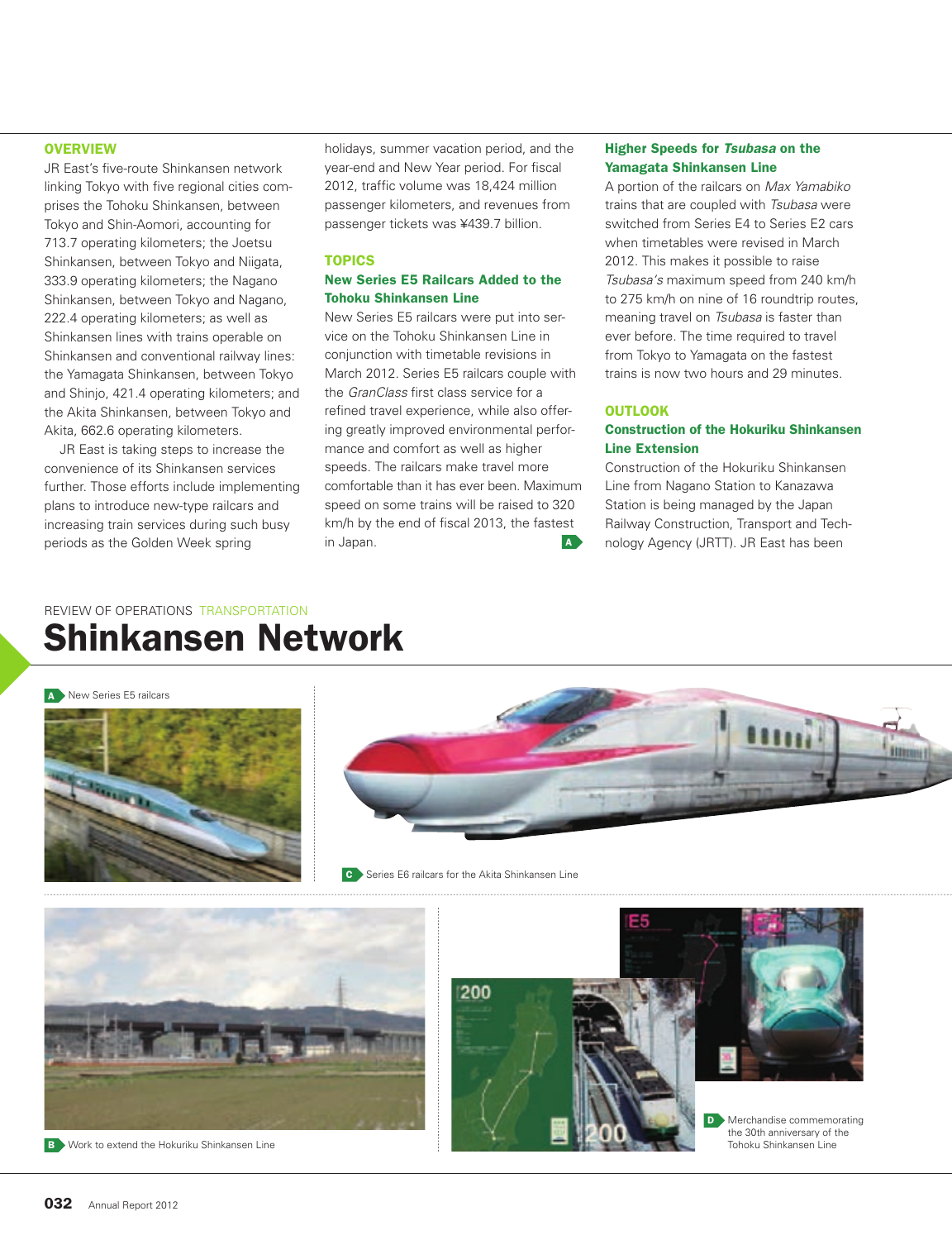contracted by JRTT to construct new elevated spans, bridges and other infrastructure in sections of the Nagano-Joetsu segment (provisional name) that cross or are adjacent to existing lines and return lines for out-of-service trains.

Work on the project is proceeding to meet the government's goal of putting the line into service in fiscal 2015. When complete the line will improve access to the Hokuriku region from the Tokyo metropolitan area and contribute to adjacent development.

#### Series E6 Railcars for Introduction on the Akita Shinkansen Line

JR East will build 23 sets of Series E6 railcars for seven-car Shinkansen trains, a total of 161 cars, for the Akita Shinkansen. The new railcars will be dedicated starting in November 2012 and all 23 sets are slated for completion by the spring of 2014. They are scheduled to go into service starting in the spring of 2013.

#### Shinkansen Year 2012 Campaign

With the 30th anniversary of the Tohoku Shinkansen (Omiya-Morioka segment) on June 23, 2012 and the debut of Series E6 railcars on the Akita Shinkansen Line, it will be a milestone year for JR East's Shinkansen service. We are marking the occasion with the *Shinkansen YEAR2012 Campaign*, which will run from late May 2012 to March 2013.

The campaign will highlight the joy of traveling on the Shinkansen and promote nearby attractions and destinations through various programs and events while also looking back at Shinkansen history together with customers.



Hokuriku Shinkansen Line, scheduled for completion in fiscal 2015

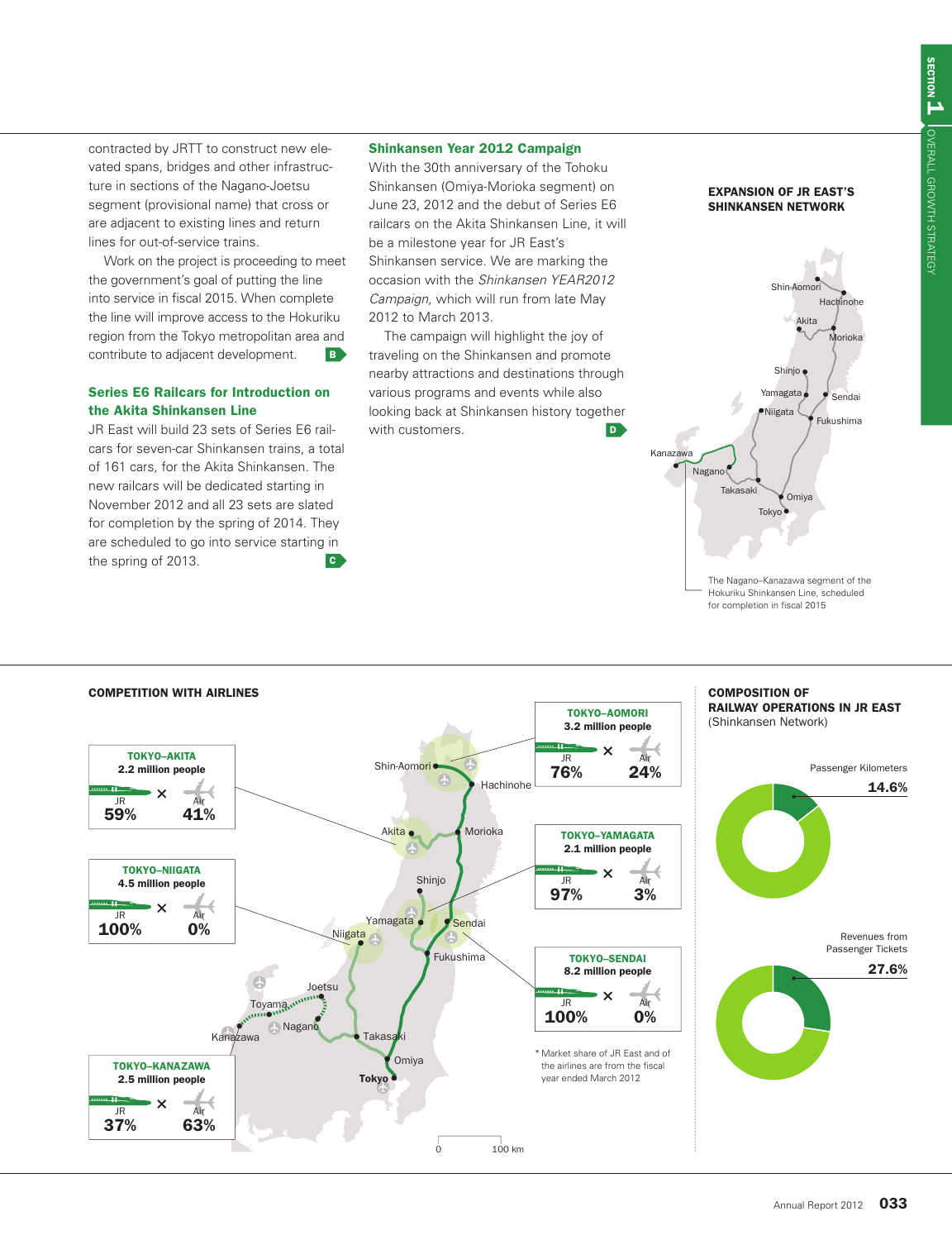As well as being the area that best exploits the distinctive features of railways, the Kanto area network represents a large earnings base for JR East. By concentrating on strengthening the network by increasing through services as well as implementing measures to ease crowding, JR East is further improving service levels.

For example, JR East is increasing through services (services that join two existing services to allow passengers to travel further without changing trains) on the Shonan-Shinjuku Line, increasing train services during the morning rush hour, and improving seating services by introducing *Green Cars* on local train services.

The Kanto area network comprises 2,536.2 operating kilometers. In fiscal 2012, it accounted for 100,967 million passenger kilometers and revenues from passenger tickets of ¥1,087.0 billion.

#### TOPICS

#### Convenience Along the Tokyo Megaloop Enhanced

JR East has taken initiatives to enhance train services on its"Tokyo Megaloop," which consists of the Musashino, Keiyo, Nambu and Yokohama lines. These lines, which together form an outer loop around Tokyo, are connected at many points with the lines that other railway companies operate. JR East will improve service convenience along its Megaloop as part of an effort to build up a railway network for adjacent residential communities, thereby appealing to people looking for a place to live in Tokyo.

Regarding timetable revisions conducted in March 2012, on the Musashino Line, *Shimousa* rapid trains that operated before peak morning hours were shifted to the peak period to alleviate congestion on the morning commute. On the Yokohama Line, trains were added in the evening and night to improve convenience and reduce crowding. On the Nambu Line, also, segments for some trains operating at night were extended to alleviate congestion.

#### Yoshikawaminami Station Opened

Yoshikawaminami Station on the Musashino Line was opened in March 2012. The new station was established between Yoshikawa Station and Shinmisato Station at the request of the city of Yoshikawa in Saitama Prefecture. It is expected to help facilitate development in the adjacent area. The station is equipped

## REVIEW OF OPERATIONS TRANSPORTATION Kanto Area Network

A Yoshikawaminami Station



**B** Movable erector

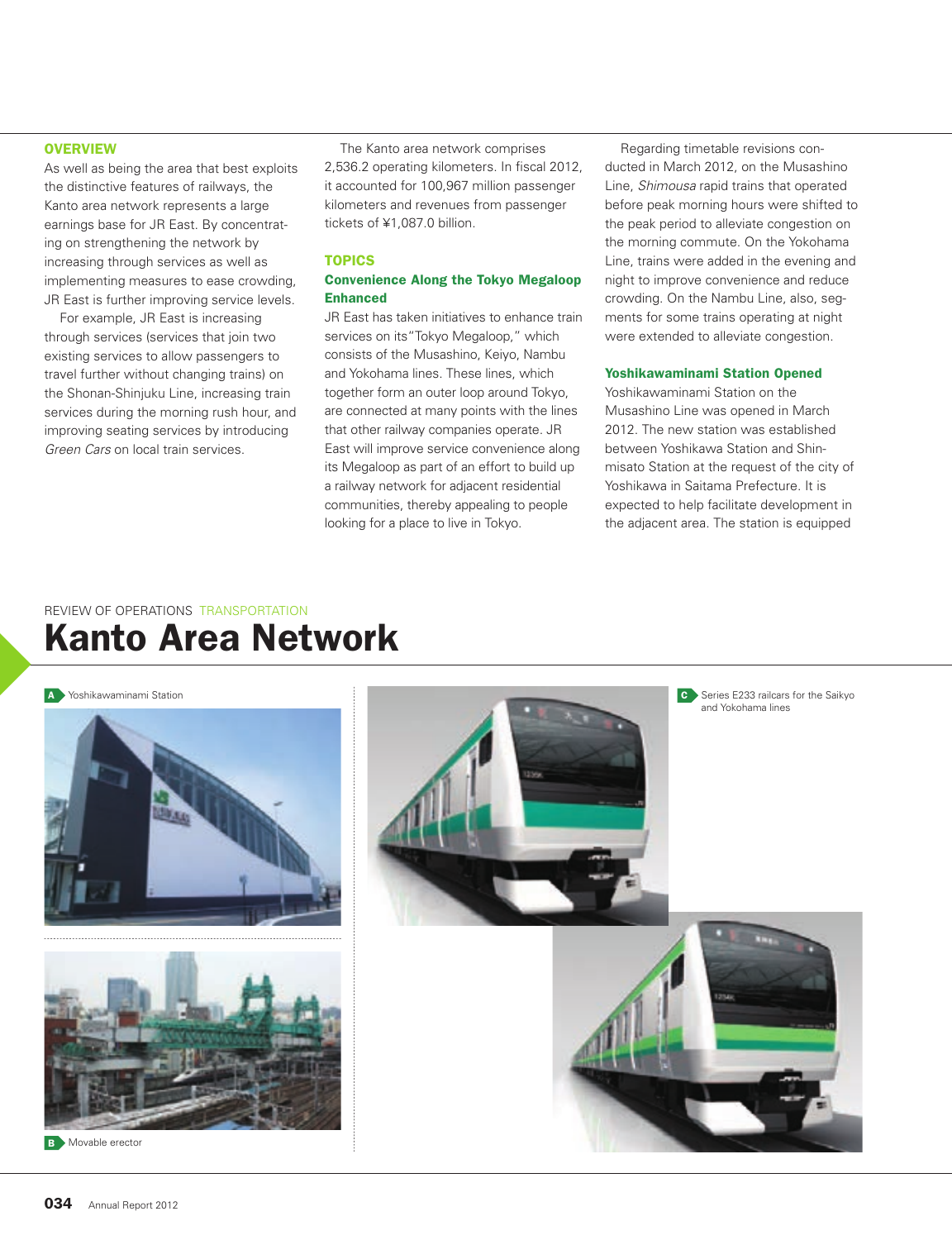with turnaround facilities, which provide a number of benefits, including greater transportation stability during emergencies. Overall, the station improves the convenience of the Musashino Line. **A** 

#### OUTLOOK

#### The Tohoku Through Line

The Tohoku Through Line project involves building new elevated railway tracks and upgrading existing railway tracks between Tokyo Station and Ueno Station. This will be done so that certain services of the Utsunomiya, Takasaki, and Joban lines that now terminate at Ueno Station can instead be linked near Kanda Station to the Tokaido Line bound for Tokyo, Shimbashi and Shinagawa.

Upon completion, the Tohoku Through Line will ease crowding on the Yamanote and Keihin-Tohoku lines during the morning rush hour. Through services on the line will also eliminate transfers and shorten travel times from the Utsunomiya, Takasaki and Joban lines to the Tokaido Line. In these ways, the through line will significantly help JR East improve its railway network.

Construction is proceeding on the Tohoku Through Line, which is scheduled to open for fiscal 2015.

#### Through Services With Sagami Railway

Through services with Sagami Railway will begin in conjunction with establishment of the Sagami-JR Direct Line under the plan to enhance the convenience of urban railways.

#### Introduction of Series E233 Commuter Railcars

Series E233 commuter railcars will be introduced on the Saikyo Line and Yokohama Line. The roll-out will begin in fiscal 2014 on the Saikyo Line and fiscal 2015 on the Yokohama Line. The cars feature around 10% greater capacity than conventional Series 205 cars, which will help alleviate crowding, and 100% LED lighting, which will reduce power consumption by some 60% compared to standard fluorescents.

COMPOSITION OF RAILWAY

#### STRATEGY FOR TRANSPORTATION ON CONVENTIONAL LINES AROUND TOKYO METROPOLITAN AREA NETWORK

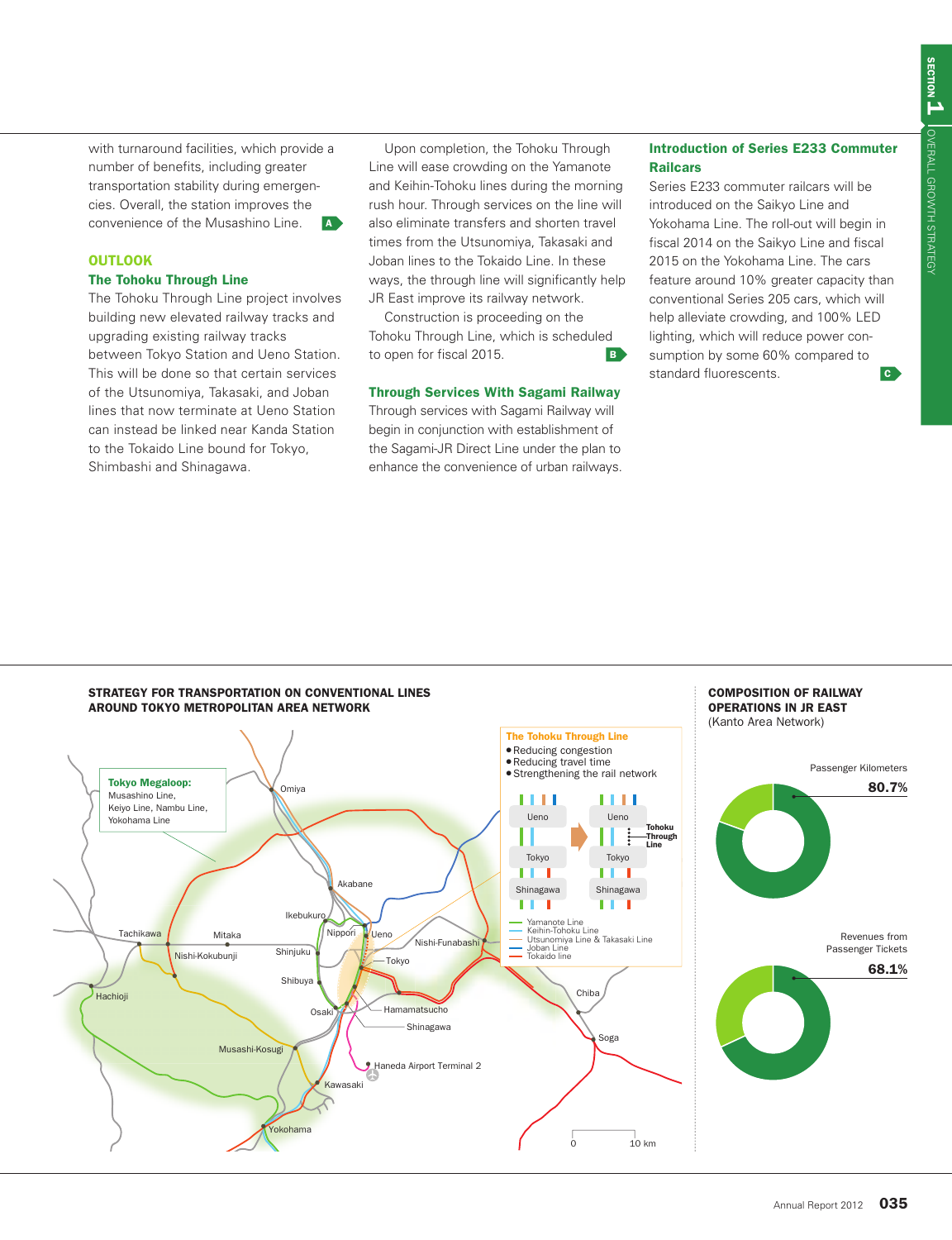Intercity networks comprise limited express services linking major cities. Based on regional conditions, JR East is further integrating those services with its Shinkansen services as well as increasing and speeding up limited express services. Further, JR East is shortening journey times by eliminating the need to change trains through the operation of the Yamagata Shinkansen and the Akita Shinkansen services, which can run on Shinkansen lines and conventional lines. Meanwhile, in regional networks, JR East is providing transportation services that closely reflect local needs while improving efficiency.

Intercity and regional networks comprise 3,841.7 operating kilometers. In fiscal 2012, they accounted for 5,672 million passenger kilometers and revenues from passenger tickets of ¥68.7 billion.

#### TOPICS AND OUTLOOK ATACS Goes Online

ATACS is a new train control system that uses wireless technology. It has been put into operation on the Senseki Line between Aobadori Station and Higashi-Shiogama Station. Similar systems have been developed and installed in other countries, but as a total system with a multitude of functions, ATACS is the world's first to be put into practical application.

#### Introduction of New Limited Express Railcars on the Joban Line

New Series E657 railcars have been put into service in *Super Hitachi* and *Fresh Hitachi* limited express trains on the Joban Line. The new cars provide a comfortable travel experience for business travelers and a wide range of other passengers.

As of the March 2012 timetable revisions, the new railcars will account for around 40% of *Super Hitachi* and *Fresh Hitachi* trains. In addition, with the addition of the new cars, the timetable will be revised and the time between Ueno Station and Iwaki Station will be shortened up to nine minutes on some *Super Hitachi* trains.

B.

## REVIEW OF OPERATIONS TRANSPORTATION Intercity and Regional Networks